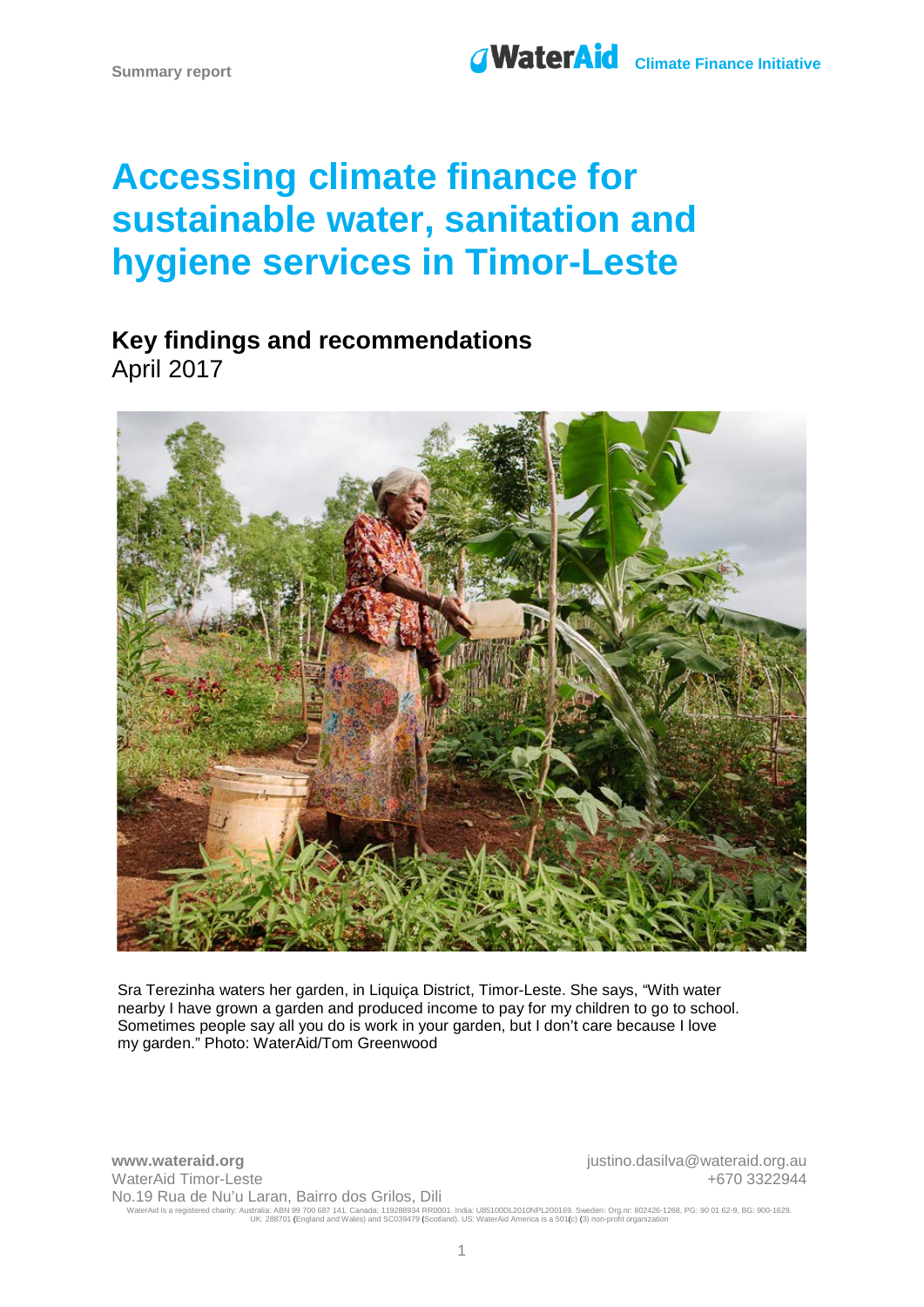

#### **Overview**

This report summarises the main findings and recommendations of new research into the barriers to accessing climate finance for sustainable water, sanitation and hygiene (WASH) services in Timor-Leste.

WaterAid commissioned this analysis by the Overseas Development Institute (ODI) in 2016 as part of the WaterAid Climate Finance Initiative, which aims to identify the changes needed to ensure that a share of climate finance is spent on increasing the water security and climate resilience of people living in WASH poverty. ODI conducted field research and interviews in Timor-Leste and two other Least Developed Countries: Mozambique and Madagascar.

WaterAid is working in Timor-Leste with partners across government, civil society, international and community organisations, and the private sector to translate these findings into action. Our aim is to increase decision-makers' recognition of WASH as a vital building block in adapting to climate change and increase the resilience of communities. We welcome new partners interested in supporting this mission by contributing technical expertise, research capabilities, capacity building or financing. For more information, please contact Justino da Silva at [justino.dasilva@wateraid.org.au](mailto:justino.dasilva@wateraid.org.au) or Alex Grumbley at alex.grumbley@wateraid.org.au.

# **Why is climate finance needed to support water, sanitation and hygiene in Timor-Leste?**

As a post-conflict Least Developed Country and Small Island Developing State (SIDS), Timor-Leste is extremely vulnerable to the impacts of natural hazards and climate change. Over 55% of all *sucos* (villages) in Timor-Leste are considered at risk from climate change.<sup>[1](#page-7-0)</sup> Impacts such as rising temperatures, flooding, landslides, drought, coastal inundation and sea level rise – coupled with low levels of adaptive capacity – threaten to undermine the country's development progress.

Climate change could reverse many of the crucial gains achieved in increasing access to WASH services in Timor-Leste to date, especially among the poorest and most vulnerable populations, which already grapple with many other overlapping challenges. Sustainable WASH services are an essential feature of resilient communities. It is therefore critical that governments and their development partners integrate climate risk in WASH policies, programmes and projects – not only to make WASH services truly sustainable, but also as a foundation for achieving many of the Sustainable Development Goals (SDGs).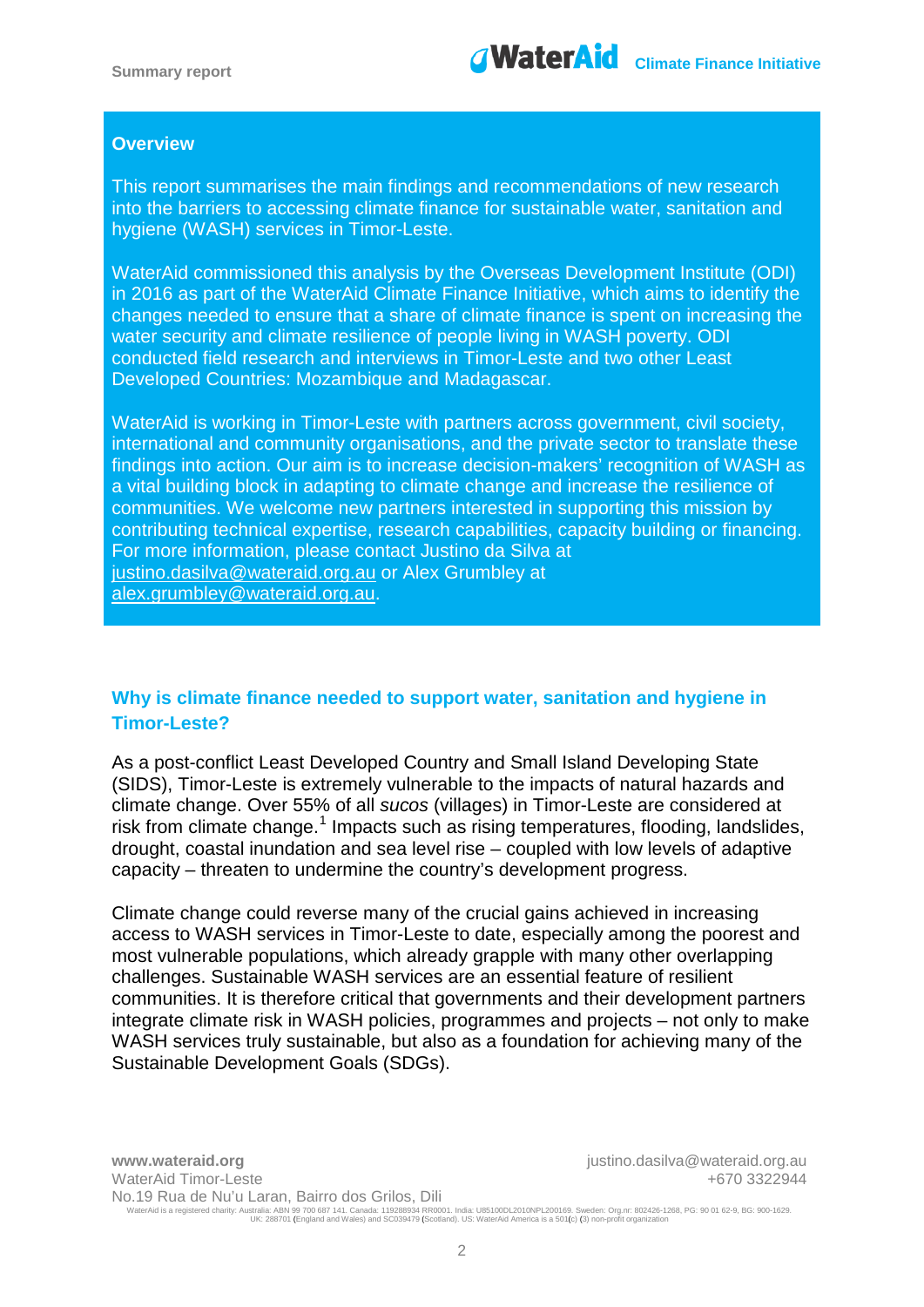

The water sector in Timor-Leste has been identified as one of the sectors most at risk from climate change, facing projected changes to water availability and water quality, including through saline intrusion into coastal groundwater bodies. Yet the water sector is also recognised for the major contribution it could make to increasing Timor-Leste's resilience.<sup>[2,](#page-7-1)[3](#page-7-2)</sup>

In 2009, at the 15<sup>th</sup> UN Framework Convention on Climate Change (UNFCCC) meeting in Copenhagen, industrialised countries committed to jointly mobilising US\$100 billion a year by 2020 to help developing countries address the risks posed by climate change. Yet, while climate finance is growing, there is concern among the international development community that the most vulnerable countries are not 'climate finance ready' and need considerable institutional support to effectively access, spend and manage funds.

There is major potential to invest the increasing flows of international climate finance in sustainable WASH services as a fundamental adaptation and resilience-building measure. Climate finance flows to SIDS and other high-need countries are expected to increase in the coming years – for example, half of the international funding provided by one of the major global climate funds, the Green Climate Fund (GCF), is earmarked for supporting adaptation in particularly vulnerable countries. However, to date, SIDS in general have found it difficult to access finance for climate change adaptation activities because of their small size and the broader challenges of navigating new funding arrangements and approval processes.<sup>[4](#page-7-3),[5](#page-7-4)</sup>

Timor-Leste has a strong interest in accessing climate finance, in part to compensate for its declining oil and gas revenues.<sup>[6](#page-7-5)</sup> The country first secured international climate funds in 2008; by 2016, commitments amounted to US\$35.84 million, all in the form of grants, with roughly [7](#page-7-6)5% earmarked for adaptation.<sup>7</sup> This represents 14% of the US\$247 million in official development assistance (ODA) flows given in just one year (2014). The Global Environment Facility's Least Developed Countries Fund has been the principal climate finance donor to date, primarily funding projects identified in Timor-Leste's National Adaptation Programme of Action (NAPA), published in 2011.

Some of these funds in Timor-Leste have been directed to WASH-related activities, but no dedicated multilateral investment has been directed to a WASH-specific project to date. Water-related activities have mainly been linked to projects that promote broader community resilience. Climate-related WASH activities are also being funded through ODA. According to information accessed via the Government of Timor-Leste's Aid Transparency Portal, for the period 2013 to 2018, one project (funded by the Australian government) was identified as contributing towards delivering climate-resilient WASH.<sup>[8](#page-7-7)</sup>

**www.wateraid.org** justino.dasilva@wateraid.org.au WaterAid Timor-Leste No.19 Rua de Nu'u Laran, Bairro dos Grilos, Dili +670 3322944 WaterAid is a registered charity: Australia: ABN 99 700 687 141. Canada: 119288934 RR0001. India: U85100DL2010NPL200169. Sweden: Org.nr: 802426-1268, PG: 90 01 62-9, BG: 900-1629.<br>UK: 288701 En: 288701 (England and Wales)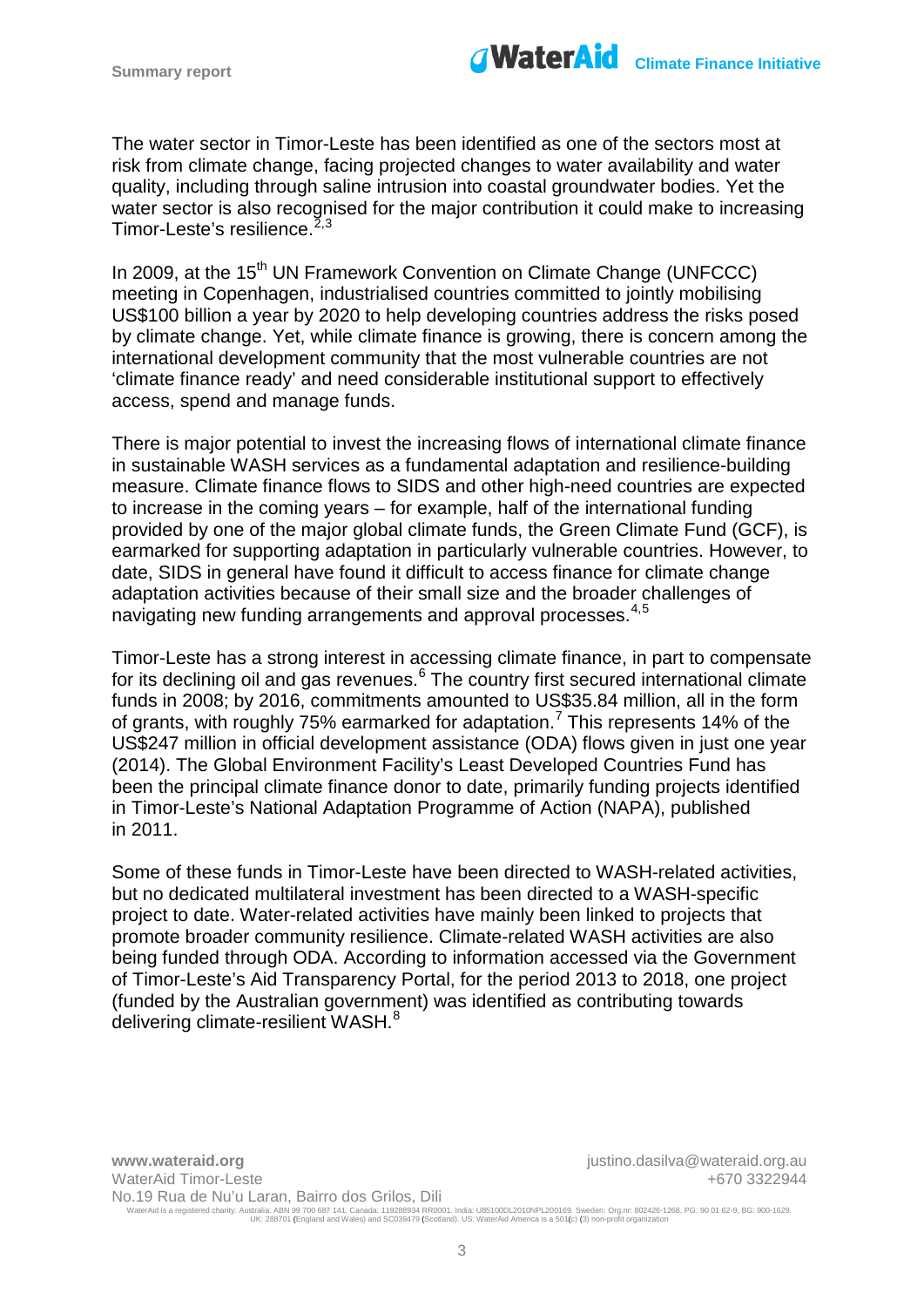

## **What are the major enabling factors and barriers in Timor-Leste?**

Some important building blocks are already in place to support increased access to climate finance in Timor-Leste. In addition to its existing experience in securing climate finance (including for WASH-related activities), the government has integrated climate concerns into many national policies and plans, and is receiving GCF 'readiness support' to move towards GCF accreditation to directly channel funds to projects and programmes.<sup>[9](#page-7-8),[10](#page-7-9)</sup>

However, there are still major obstacles impeding Timor-Leste's access to and use of international climate funds, especially for WASH. This research examined Timor-Leste's national policy context and institutional and financial management settings to identify actions that both government and non-government actors could take to access and apply climate finance for sustainable WASH policies and interventions.

#### **National policy context**

While policy progress on climate change in Timor-Leste has been largely driven by external actors (such as the UNFCCC) rather than domestic constituencies, the country has made progress in developing a strong national climate policy framework. It is now preparing a National Adaptation Plan (NAP) and its second National Communication to the UNFCCC, building on the 2014 Initial National Communication and the 2011 NAPA. The government has also mainstreamed climate action in its national economic strategy. Existing adaptation plans recognise water as a priority, and while they do not single out WASH as a priority sector, it is included in calls for stronger water resources management.

While reforms are underway to review and adopt new WASH laws and policies, the current ones do not incorporate climate change considerations. Cross-ministerial policy-making exchange on adaptation appears to have been limited to the earlier NAPA process, with little interaction since – though the high-level Climate Change Adaptation Working Group (CCA Working Group) has recently been reactivated. Existing WASH sector policy influencing platforms have tended to focus on general WASH sector lobbying, disaster risk reduction and emergency WASH, but could support an adaptation agenda for WASH. The focus to date has been on promoting coordination with the WASH sector; however, both WASH-specific (e.g. the National Working Group for Sanitation) and non-WASH platforms could be used to bridge the gap between WASH and climate change constituencies.

Existing WASH policies prioritise the needs of the poorest and most vulnerable to varying degrees. It will be critical to integrate a pro-poor focus in policies and programs to ensure that climate finance addresses the needs of those most at risk. There is a clear opportunity to integrate WASH in the development of the NAP.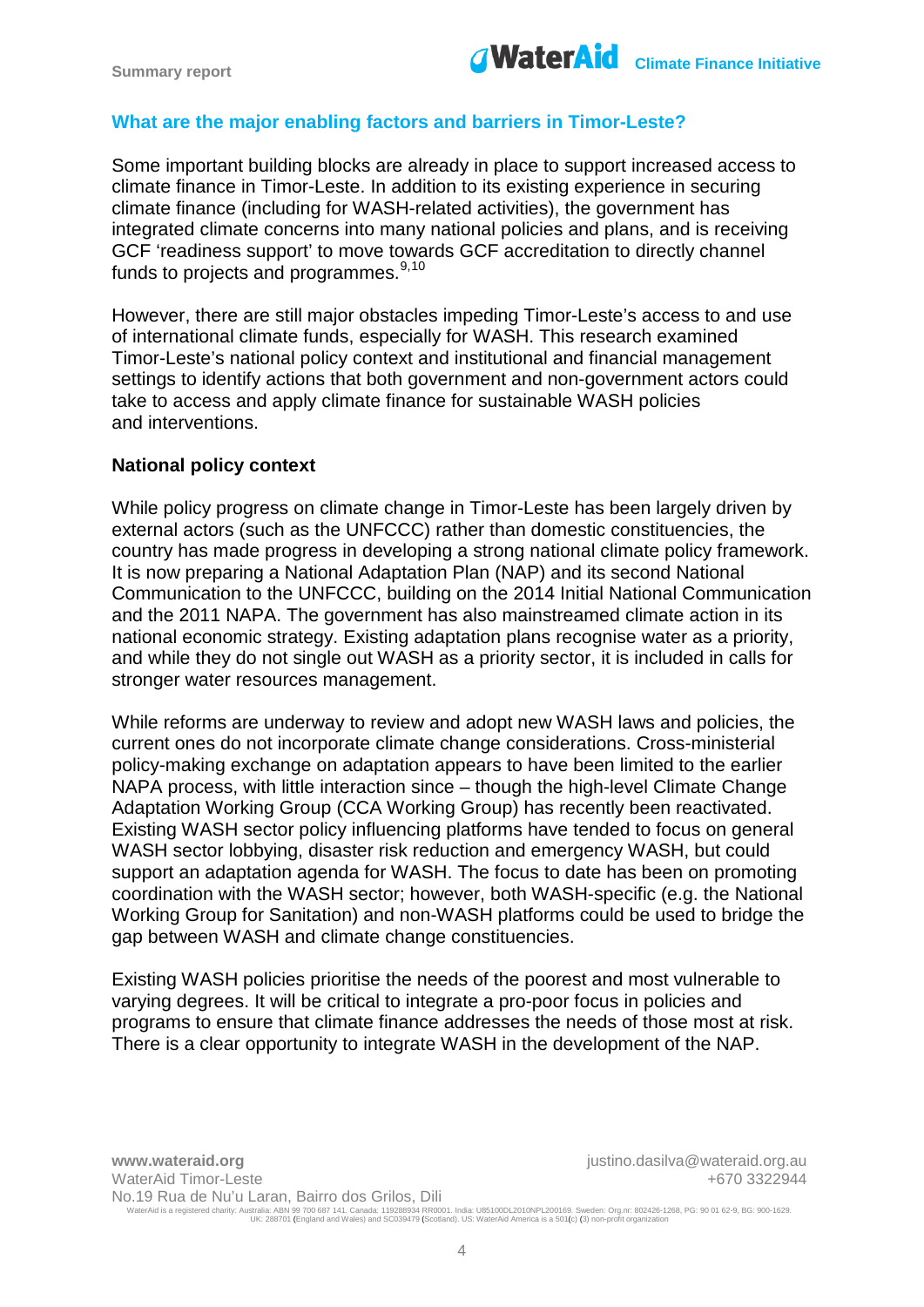

#### **Institutional effectiveness**

WASH institutions have not yet been proactive in climate change adaptation planning, and the sector is yet to develop a coherent approach to climate change adaptation. This reflects the limited extent of cross-ministerial cooperation to date on a common climate change agenda in Timor-Leste.

Responsibilities for WASH are currently fragmented across different directorates within the Ministry of Public Works, Transport and Communication and Ministry of Health, in which WASH has low visibility compared to other more dominant policy areas. Moreover, government WASH institutions have not yet made a proactive case for including WASH in the broader adaptation dialogue. This lack of engagement is driven by limited institutional mainstreaming and knowledge transfer, as well as low technical capacity and resources across ministries. Some collaboration between climate change and WASH constituencies has been driven by key individuals, reflecting that there is a limited coordinated institutional approach to cross-government cooperation. However, the government is supporting institutional mainstreaming by reactivating cross-sectoral platforms (such as the CCA Working Group mentioned above), and the forthcoming benefits of the GCF readiness support should help promote stronger integration of the WASH and climate agendas across government.

#### **National public finance management**

National ownership over climate spending is limited, as most funds are not channelled through national systems but instead flow 'off-budget' via development partners and non-government organisations. The process of GCF accreditation, including readiness support, is triggering important discussions about procedural changes that might facilitate climate-related fund disbursement through the national budget.

Timor-Leste's public finance management system is improving and climate change spending is occurring in different ministries. However, across WASH sector activities, plans and programmes, climate finance tags are not being used to demarcate projects that might address climate change adaptation and mitigation (a trend replicated across ODA flows). There is also a lack of clarity and transparency around climate finance disbursement. Ministries do not have standardised procedures for expenditure, and there is still some ambiguity around the roles of ministries and working groups in coordinating climate change responses across government.

Existing climate finance supporting a climate-resilient water sector has been coupled with funds from multilateral agencies and international bilateral agencies. Other organisations such as development banks are also providing financial support to climate-related WASH activities. In addition, public climate finance has been used to leverage private investment in urban services (including WASH) in the capital, Dili.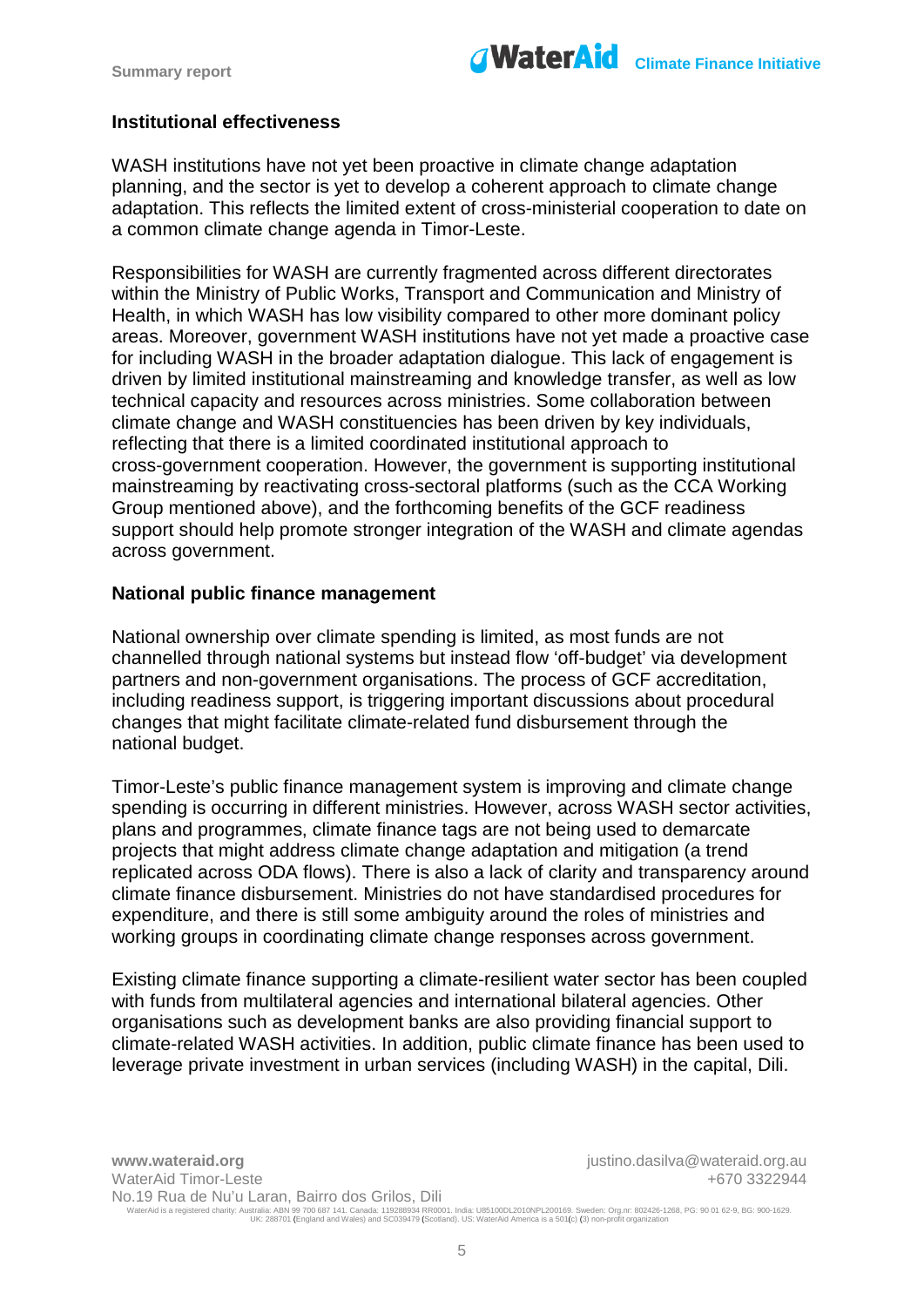### **What are the next steps?**

Overall, Timor-Leste's policy landscape, institutions and public finance management system are broadly conducive to attracting further climate finance in the short- to medium-term. However, a major coordinated effort is needed to ensure funds are used to support sustainable WASH and prioritise poorer and more vulnerable regions and groups. As a starting point, stakeholders should develop a common understanding of the principal risks to WASH, particularly for poorer populations, and how they can be addressed in ways that cohere and resonate with both climate fund priorities and broader sustainable development aims.

To increase the likelihood of securing international climate finance for WASH-related activities, **the Government of Timor-Leste could consider:**

- **Developing a WASH sector policy on climate change (a WASH 'roadmap' for adaptation and resilience),** drawing on lessons learned and potential policy interest resulting from the recent El Niño drought. This sector roadmap could be used to inform key policies, such as the NAP.
- **Incentivising cross-ministerial cooperation on climate change and WASH issues.** The development of the proposed sector roadmap could help consolidate cooperation. One of the WASH directorates, for example DNGRA, could oversee the roadmap process and chair a steering committee with members from across government and partner organisations.
- **Prioritising the development of funding proposals that address WASH and climate change and meet the strict criteria set by international climate funds.** Again, a WASH sector roadmap on climate change could support the creation of 'bankable' proposals, as Timor-Leste starts to benefit from the GCF readiness support and accreditation processes.

In parallel, there are **clear opportunities for WaterAid and other organisations involved in WASH and climate change** to work together to strengthen technical expertise and advocacy on climate-resilient WASH in Timor-Leste. Priorities could include:

- **Consolidating knowledge and advice on the links between WASH and climate change.** Partners could help by clearly articulating what climateresilient WASH approaches look like, using lessons from the El Niño drought, natural hazards and longer-term climate variability.
- **Supporting the formation of climate-resilient WASH policies and programmes,** such as within the new NAP, as part of the work plans of collaborative platforms such as the CCA Working Group, and potentially through the WASH sector roadmap on climate change proposed above.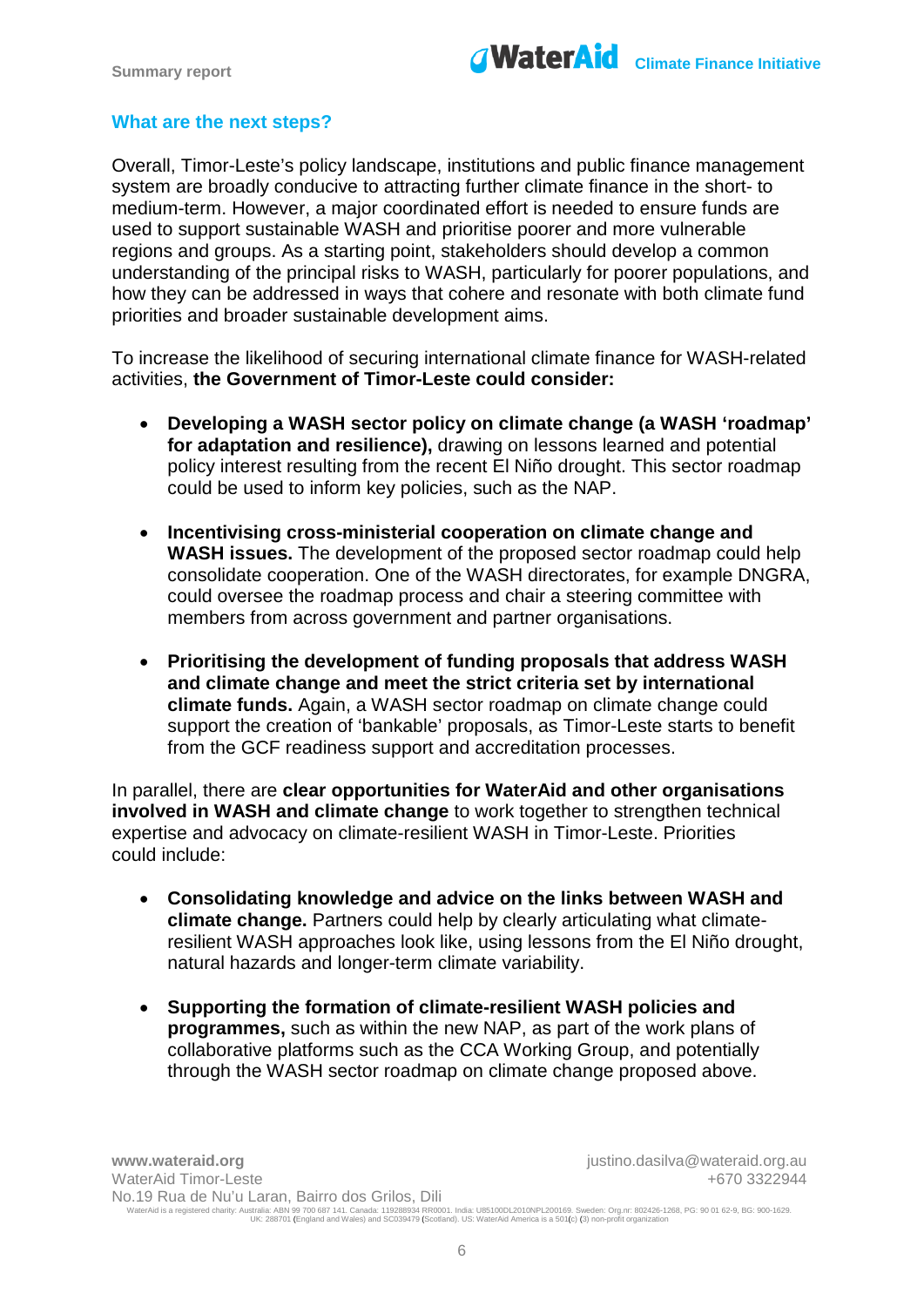

• **Supporting government efforts to develop WASH-related funding proposals that meet climate financing criteria.** Non-government organisations and development partners are well placed to create clear connections between proposals and broader national strategies, as well as with the SDGs and global climate change action agenda.

**www.wateraid.org** justino.dasilva@wateraid.org.au WaterAid Timor-Leste No.19 Rua de Nu'u Laran, Bairro dos Grilos, Dili +670 3322944 WaterAid is a registered charity: Australia: ABN 99 700 687 141. Canada: 119288934 RR0001. India: U85100DL2010NPL200169. Sweden: Org.nr: 802426-1268, PG: 90 01 62-9, BG: 900-1629.<br>UK: 288701 En: 288701 (England and Wales)